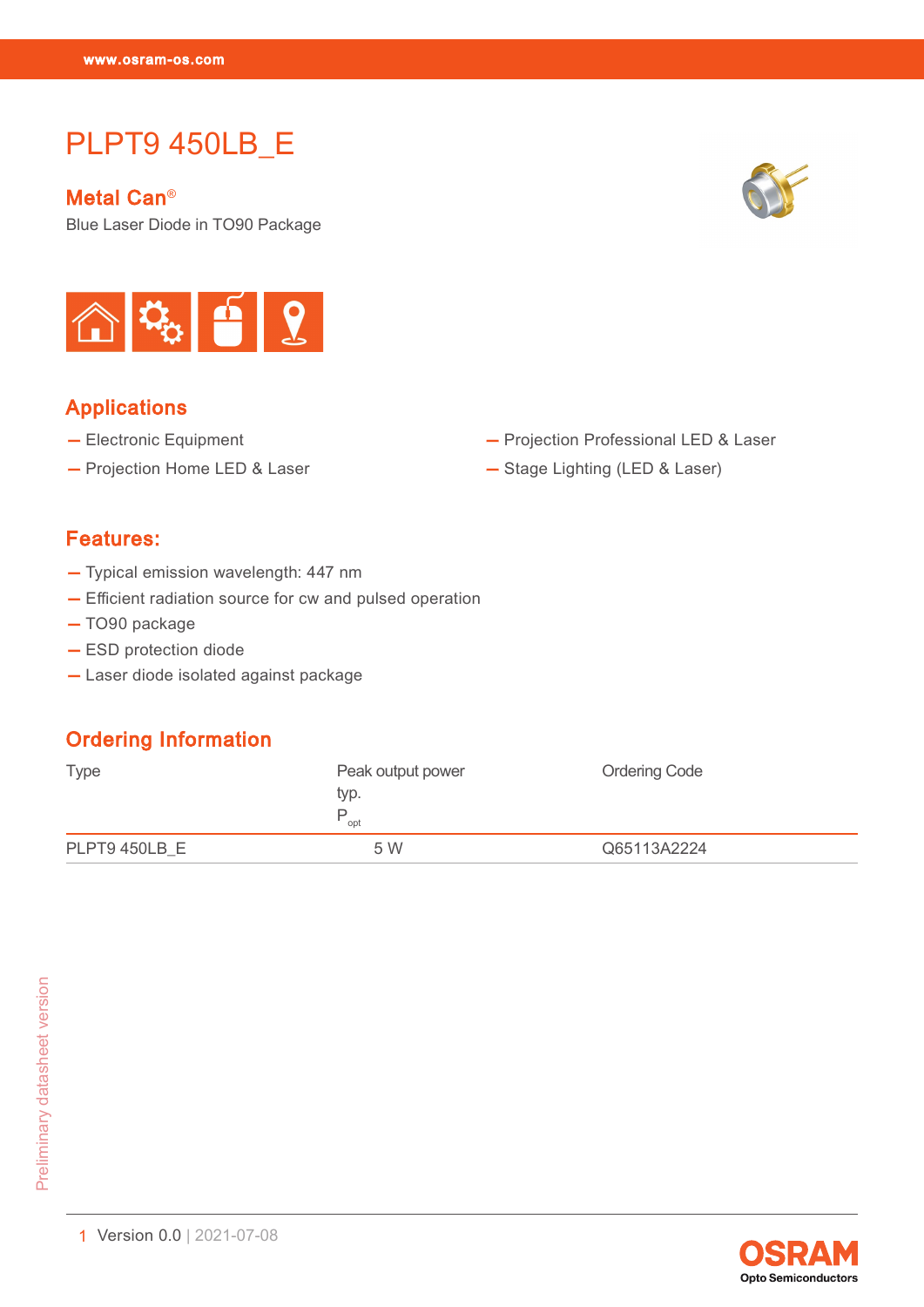### Maximum Ratings

| $T_c = 25 °C$                                         |                  |              |                   |
|-------------------------------------------------------|------------------|--------------|-------------------|
| Parameter                                             | Symbol           |              | Values            |
| Operating temperature                                 | $T_{op}$         | min.<br>max. | $-20 °C$<br>90 °C |
| $(\mathsf{T}_{\mathsf{case}})$<br>Storage temperature | $T_{\rm stg}$    | min.         | -40 $\degree$ C   |
| Junction temperature                                  | Τ,               | max.<br>max. | 120 °C<br>160 °C  |
| Output power                                          | $P_{\text{opt}}$ | max.         | 5.3 W             |
| Operating current <sup>1)</sup>                       | "op              | max.         | 4 A               |
| Reverse current                                       | $I_R$            | max.         | 20 mA             |
| Soldering temperature<br>$t_{\text{max}}$ = 10 s      | $T_{\rm s}$      | max.         | 260 °C            |

Operation outside these conditions will damage the device. Operation at maximum ratings may influence lifetime.

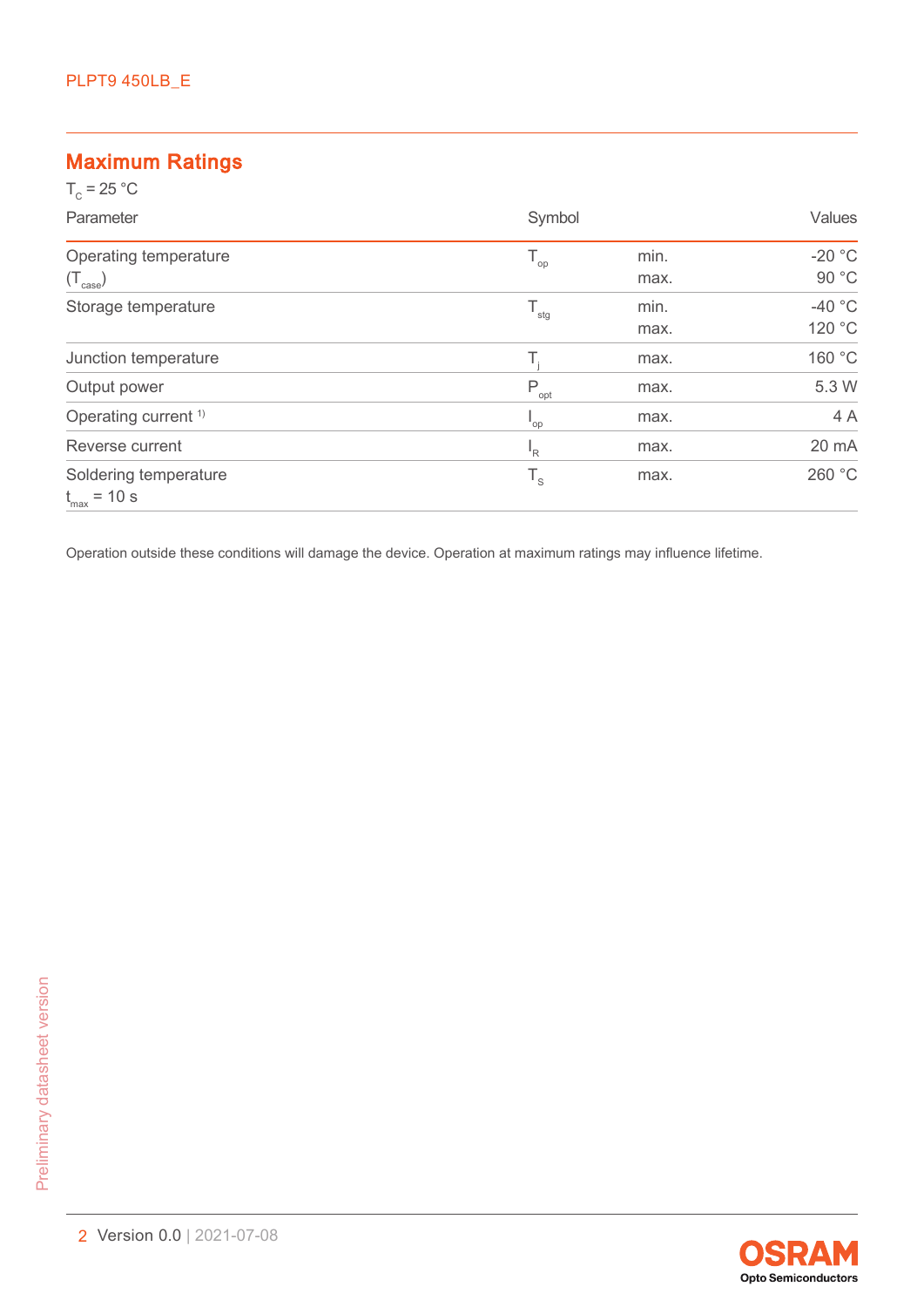### **Characteristics**

 $P_{opt} = 5.0 \text{ W}; T_{C} = 25 \text{ °C}$ 

| Parameter                                                        | Symbol                                 |      | Values           |
|------------------------------------------------------------------|----------------------------------------|------|------------------|
| Operating current <sup>1)</sup>                                  | $\mathsf{I}_{\mathsf{op}}$             | typ. | 3A               |
|                                                                  |                                        | max. | 3.8 A            |
| Centroid wavelength <sup>2)</sup>                                | $\lambda$ <sub>centroid</sub>          | min. | 440 nm           |
|                                                                  |                                        | typ. | 447 nm           |
|                                                                  |                                        | max. | 455 nm           |
| Optical output power                                             | P<br>opt                               | typ. | 5.0 W            |
| Beam divergence (1/e <sup>2</sup> ) parallel to pn-junction      | $\Theta_{\scriptscriptstyle\parallel}$ | min. | $6^{\circ}$      |
|                                                                  |                                        | typ. | $9\,$ $^{\circ}$ |
|                                                                  |                                        | max. | 13 $^{\circ}$    |
| Beam divergence (1/e <sup>2</sup> ) perpendicular to pn-junction | $\Theta_{\perp}$                       | min. | 41°              |
|                                                                  |                                        | typ. | 49 $^{\circ}$    |
|                                                                  |                                        | max. | $57~^\circ$      |
| Threshold current                                                | $I_{th}$                               | typ. | 0.29A            |
|                                                                  |                                        | max. | 0.45A            |
| Forward voltage 3)4)                                             | $V_F$                                  | typ. | 4.3 V            |
|                                                                  |                                        | max. | 5.0 V            |
| Total power dissipation                                          | $P_{\text{tot}}$                       | typ. | 8 W              |
| TE polarization                                                  | $P_{TE}$                               | typ. | 100:1            |
| Thermal resistance junction case real                            | $R_{thJC}$                             | typ. | 8 K / W          |

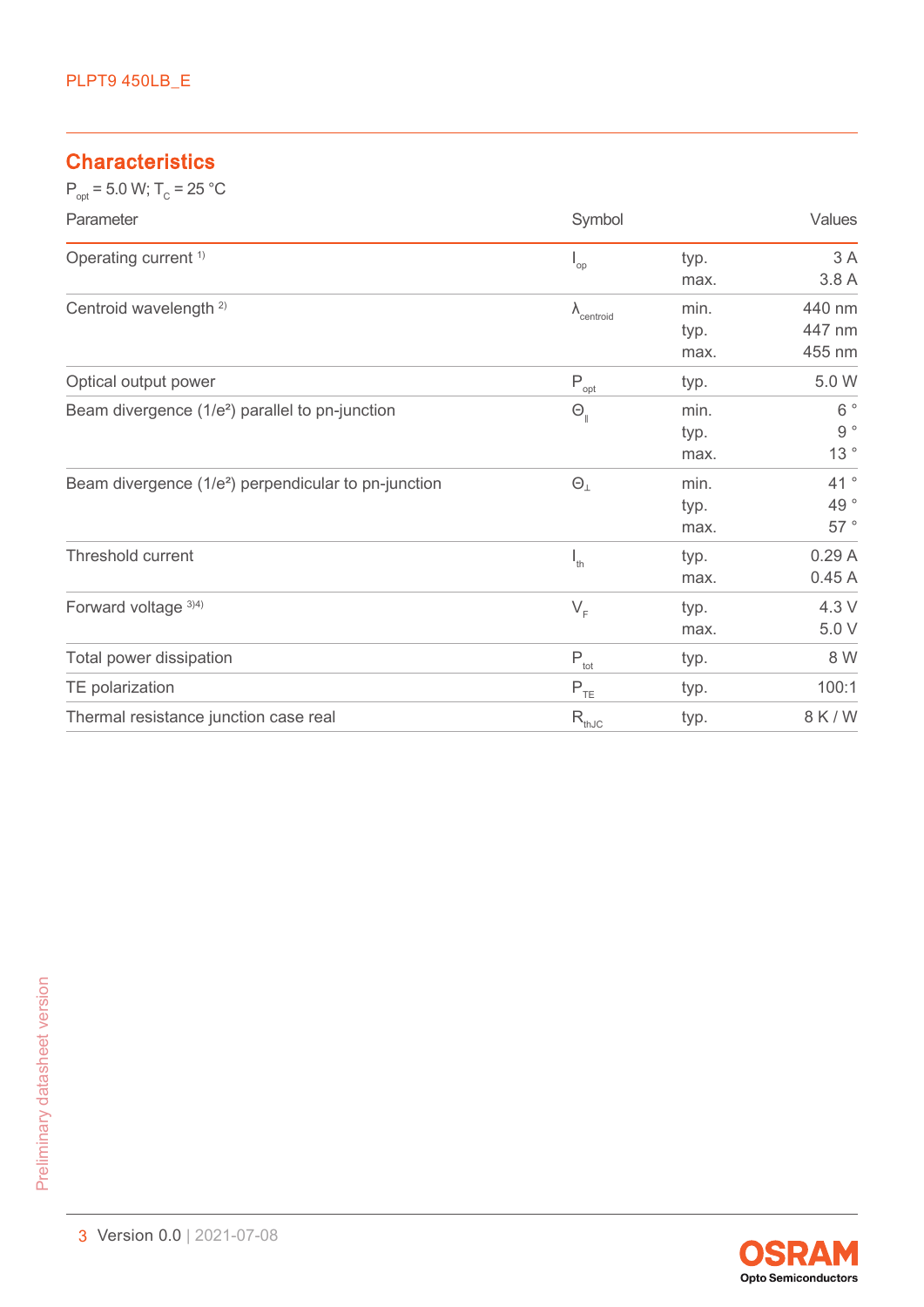# Centroid Wavelength

 $P_{opt} = 5.0 \text{ W}; T_{C} = 25 \text{ °C}$ 

| Group          | Centroid wavelength <sup>2)</sup> | Centroid wavelength <sup>2)</sup> |  |
|----------------|-----------------------------------|-----------------------------------|--|
|                | min.                              | max.                              |  |
|                | $\Lambda_{\text{centroid}}$       | $\lambda$ <sub>centroid</sub>     |  |
| 1              | 440 nm                            | 442 nm                            |  |
| $\overline{2}$ | 442 nm                            | 444 nm                            |  |
| $\sqrt{3}$     | 444 nm                            | 446 nm                            |  |
| $\overline{4}$ | 446 nm                            | 448 nm                            |  |
| 5              | 448 nm                            | 450 nm                            |  |
| 6              | 450 nm                            | 452 nm                            |  |
| $\overline{7}$ | 452 nm                            | 455 nm                            |  |

# Relative Spectral Emission [5\),](#page-12-0) [6\)](#page-12-0)

 $P_{opt}$  = f ( $\lambda$ );  $P_{opt}$  = 5 W



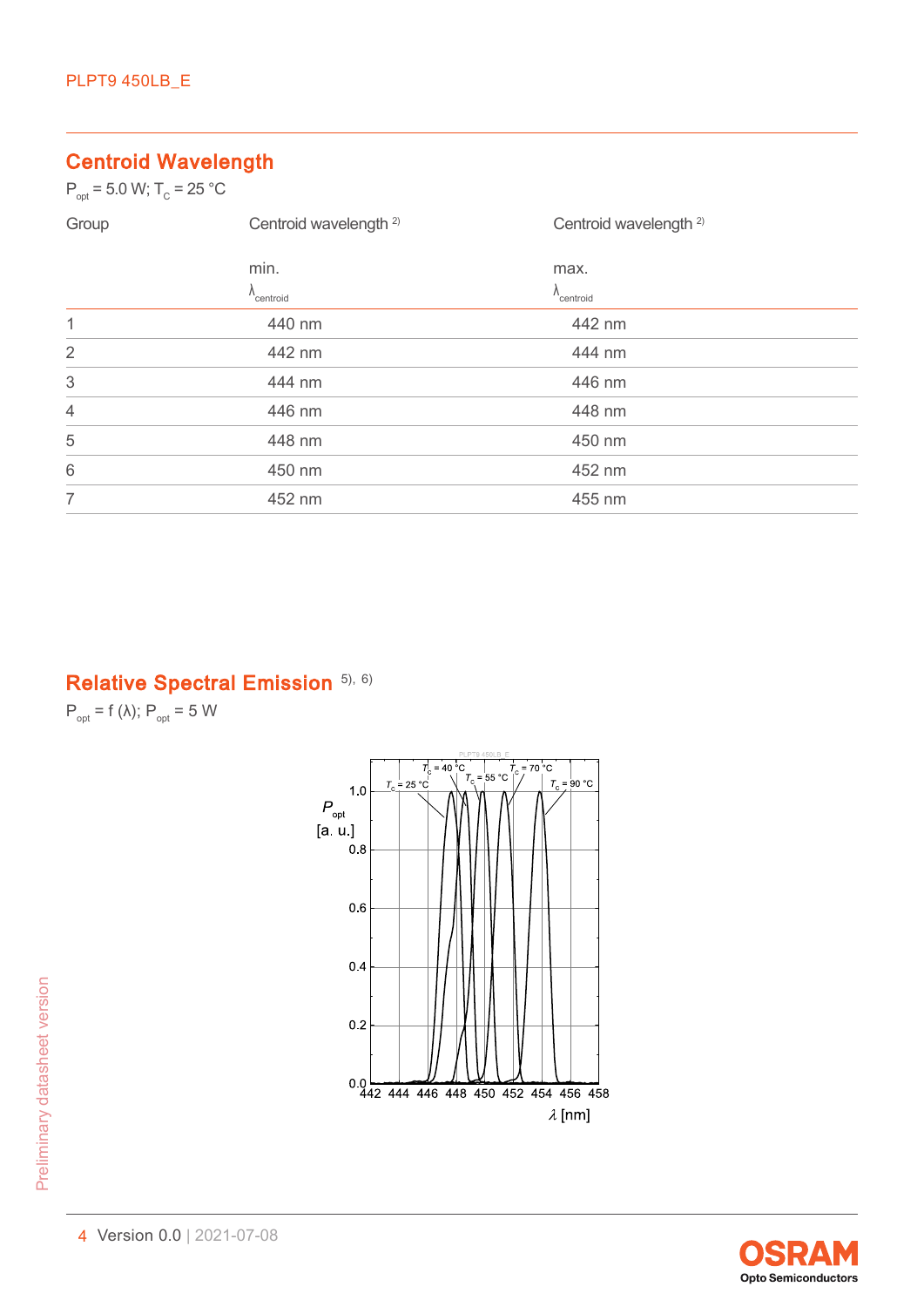### Optical Output Power [5\),](#page-12-0) [6\)](#page-12-0)

 $P_{opt} = f(I_F)$ 



## Forward Voltage [5\),](#page-12-0) [6\)](#page-12-0)

 $V_F$  = f ( $I_F$ )



#### Threshold Current

 $I_{\text{th}} = f(T_c)$ 



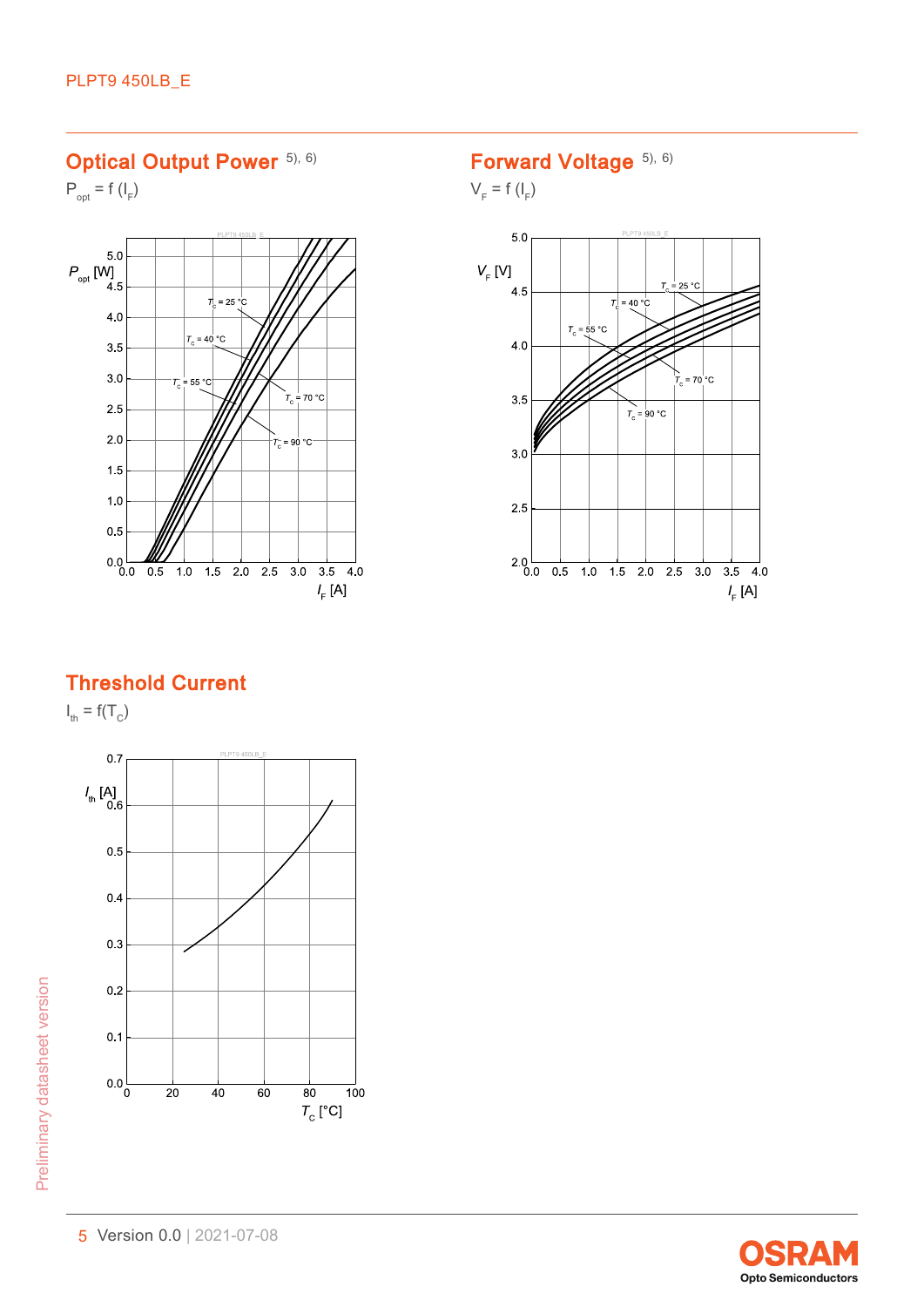# Max. Permissible Opt. Output Power

 $P_{opt} = f(T_C)$ 



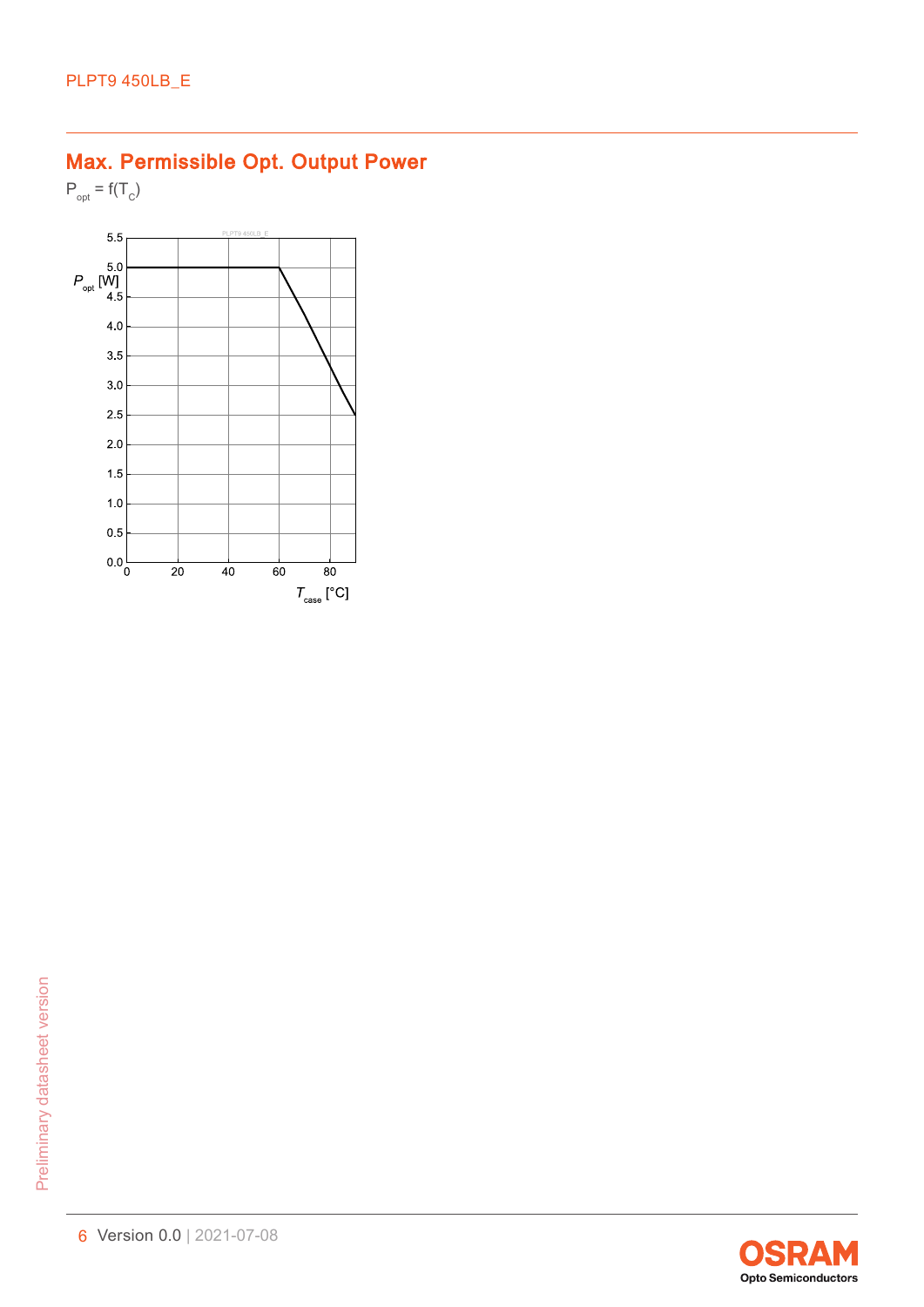# Dimensional Drawing<sup>[7\)](#page-12-0)</sup>



 $C67062 - A0376 - A1 - 01$ 

### Further Information:

Approximate Weight: 1,180.0 mg

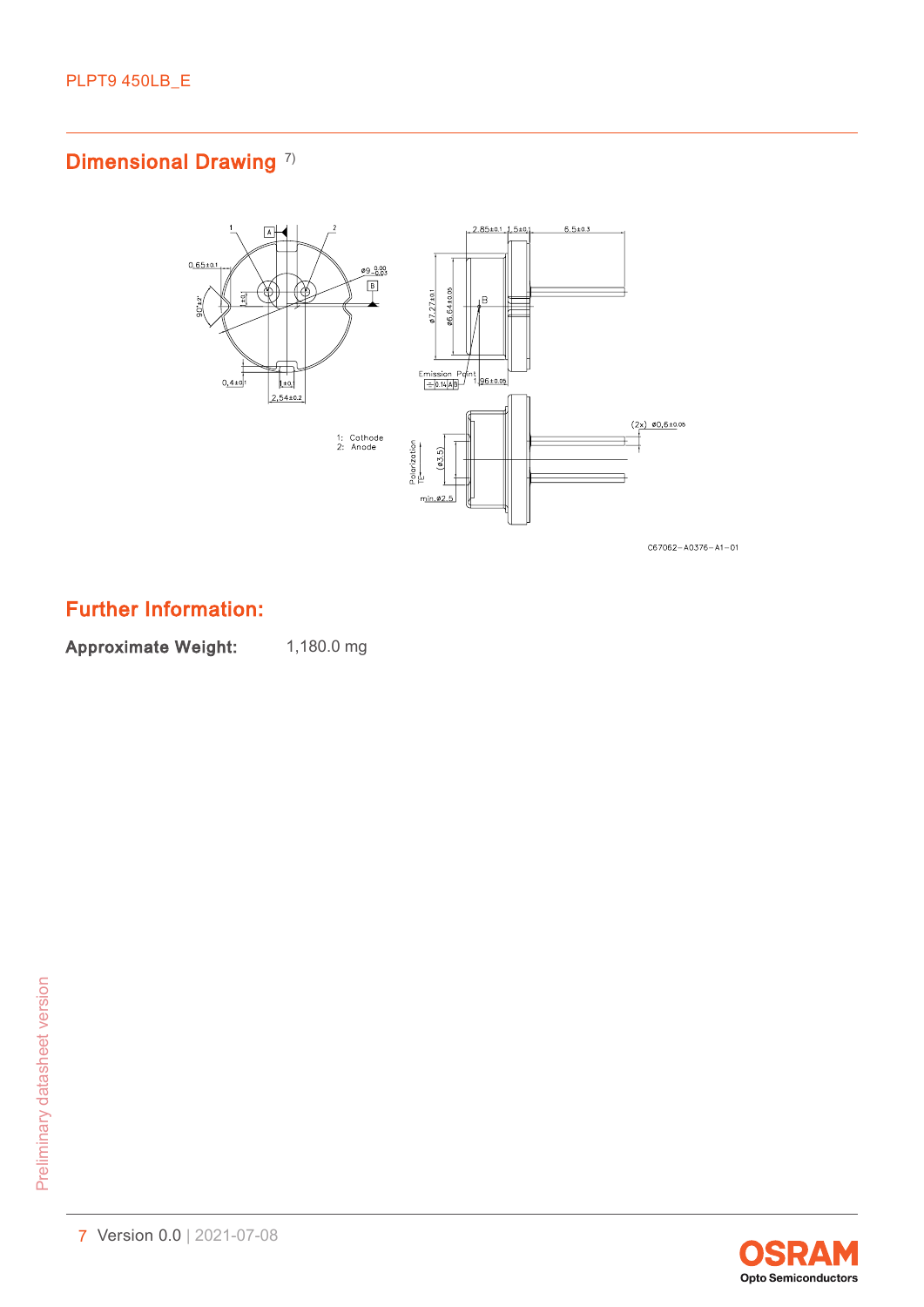### Electrical Internal Circuit



| Pin              | Description |
|------------------|-------------|
| PIN <sub>1</sub> | LD Cathode  |
| PIN <sub>2</sub> | LD Anode    |

Taping<sup>[7\)](#page-12-0)</sup>



C63092-A4382-X1-01

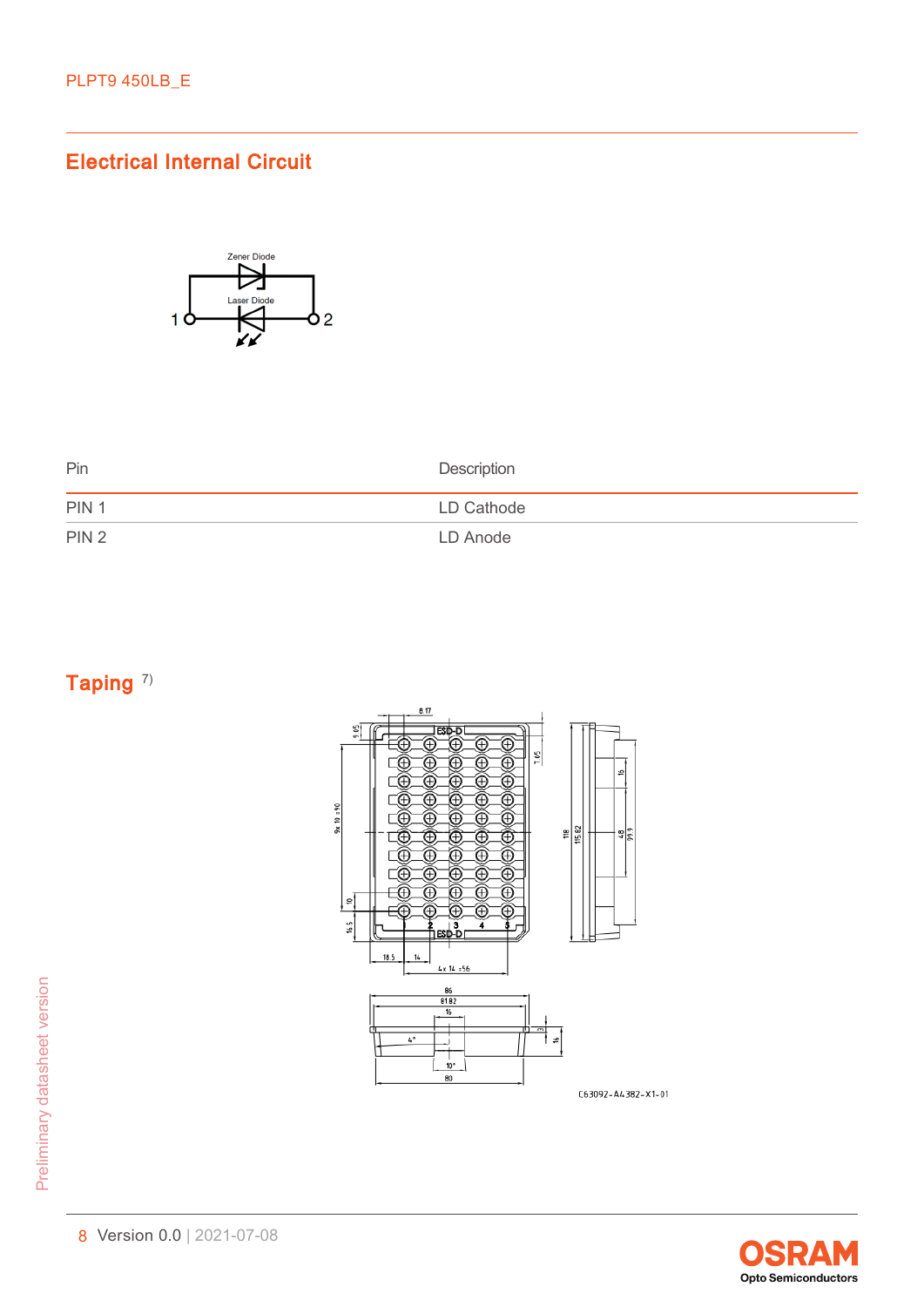#### Barcode-Product-Label (BPL)



#### Schematic Transportation Box<sup>[7\)](#page-12-0)</sup>



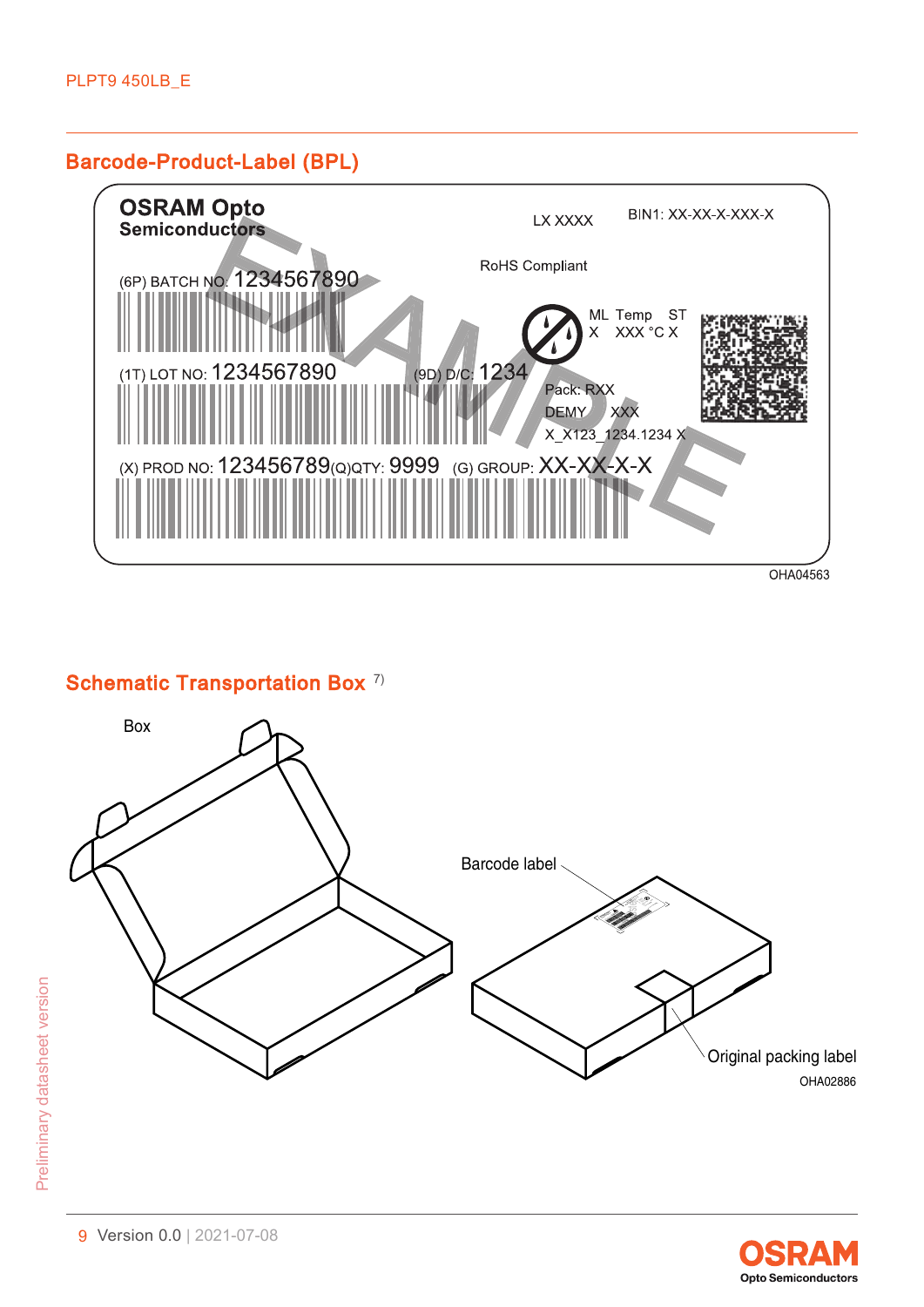| <b>Dimensions of Transportation Box</b> |                |                |  |
|-----------------------------------------|----------------|----------------|--|
| Width                                   | Length         | Height         |  |
| $103 \pm 5$ mm                          | $128 \pm 5$ mm | $100 \pm 5$ mm |  |

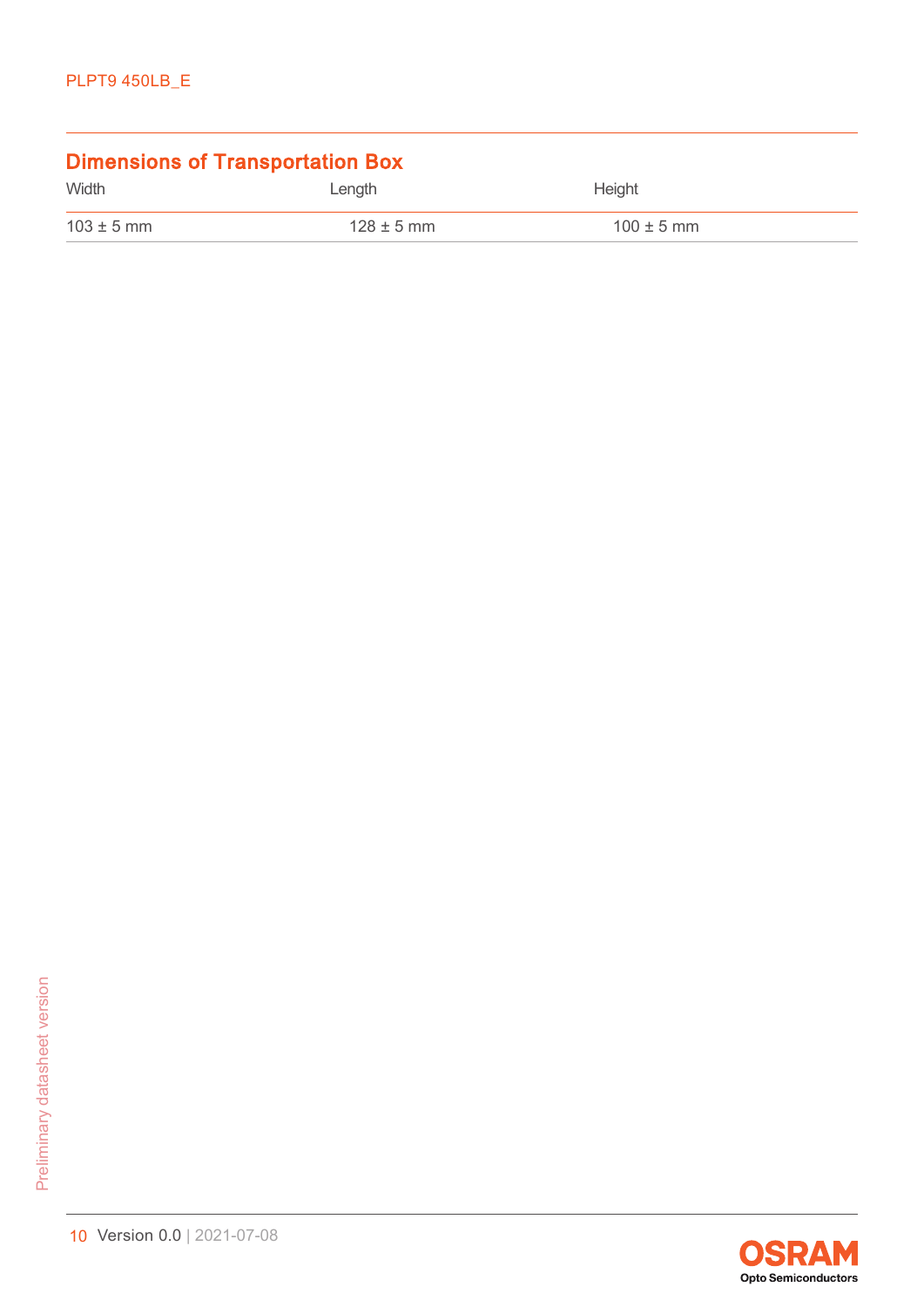#### **Notes**

Depending on the mode of operation, these devices emit highly concentrated visible and non visible light which can be hazardous to the human eye. Products which incorporate these devices have to follow the safety precautions given in IEC 60825-1.

Subcomponents of this device contain, in addition to other substances, metal filled materials including silver. Metal filled materials can be affected by environments that contain traces of aggressive substances. Therefore, we recommend that customers minimize device exposure to aggressive substances during storage, production, and use. Devices that showed visible discoloration when tested using the described tests above did show no performance deviations within failure limits during the stated test duration. Respective failure limits are described in the IEC60810.

#### Important notes of operation for laser diode

#### a) Electrical operation

OSRAMs laser diodes are designed for maximum performance and reliability. Operating the laser diode above the maximum rating even for very short periods of time can damage the laser diode or reduce its lifetime. The laser diode must be operated with a suitable power supply with minimized electrical noise. The laser diode is very sensitive to electrostatic discharge (ESD). Proper precautions must be taken.

#### b) Mounting instructions

In order to maintain the lifetime of the laser diode proper heat management is essential. Due to the design of the laser diode heat is dissipated only through the base plate of the diode's body. A proper heat conducting interconnection between the diodes base plate and the heat sink must be maintained.

#### Handling:

Solvents, water, liquids, non-conductive plastics and glues are not allowed near the device, because solvents and other liquids could emerge and damage the product.

For further application related information please visit www.osram-os.com/appnotes

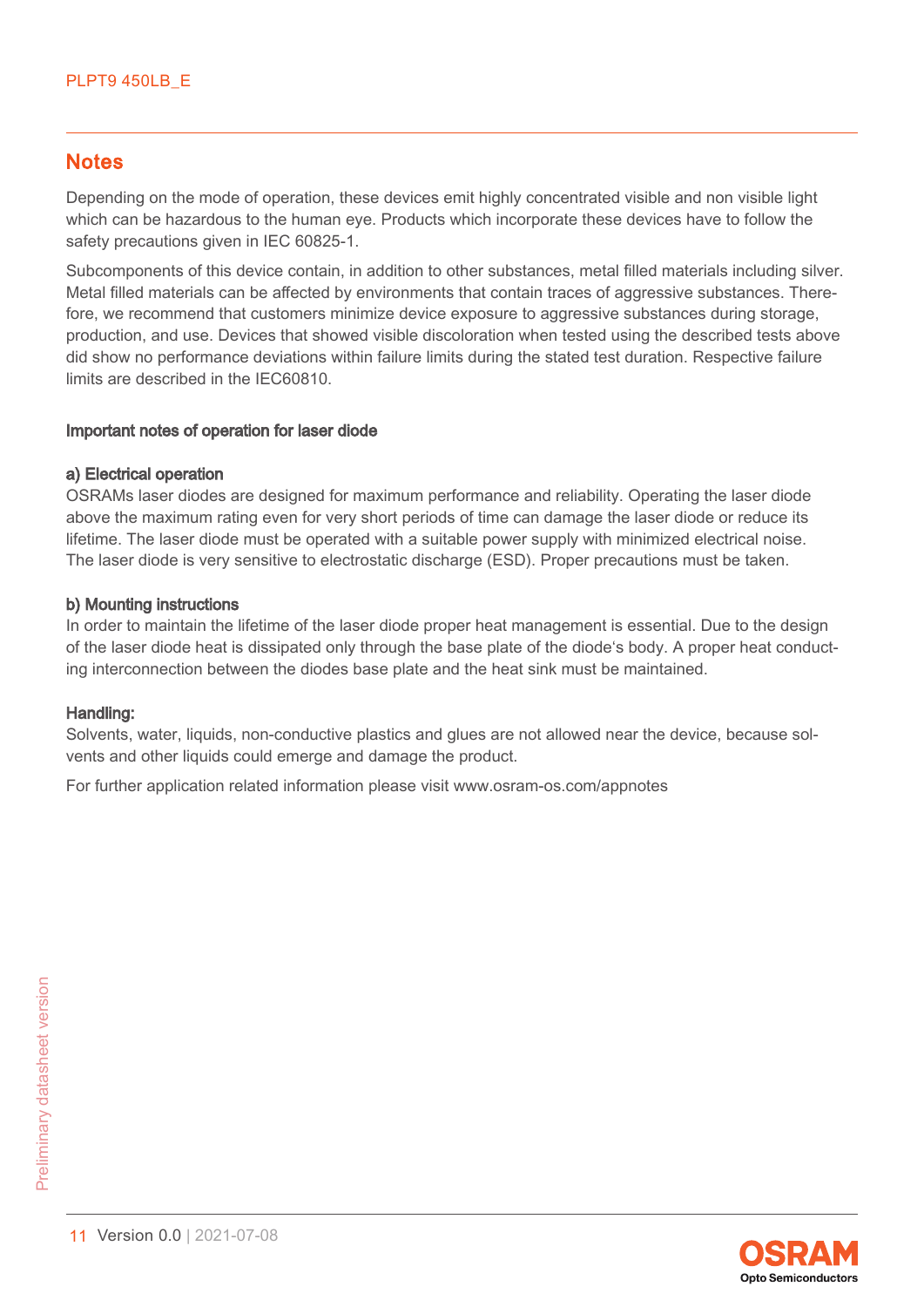#### **Disclaimer**

OSRAM OS assumes no liability whatsoever for any use of this document or its content by recipient including, but not limited to, for any design in activities based on this preliminary draft version. OSRAM OS may e.g. decide at its sole discretion to stop developing and/or finalising the underlying design at any time.

#### Attention please!

The information describes the type of component and shall not be considered as assured characteristics. Terms of delivery and rights to change design reserved. Due to technical requirements components may contain dangerous substances.

For information on the types in question please contact our Sales Organization.

If printed or downloaded, please find the latest version on the OSRAM OS website.

#### Packing

Please use the recycling operators known to you. We can also help you – get in touch with your nearest sales office. By agreement we will take packing material back, if it is sorted. You must bear the costs of transport. For packing material that is returned to us unsorted or which we are not obliged to accept, we shall have to invoice you for any costs incurred.

#### Product and functional safety devices/applications or medical devices/applications

OSRAM OS components are not developed, constructed or tested for the application as safety relevant component or for the application in medical devices.

OSRAM OS products are not qualified at module and system level for such application.

In case buyer – or customer supplied by buyer – considers using OSRAM OS components in product safety devices/applications or medical devices/applications, buyer and/or customer has to inform the local sales partner of OSRAM OS immediately and OSRAM OS and buyer and /or customer will analyze and coordinate the customer-specific request between OSRAM OS and buyer and/or customer.

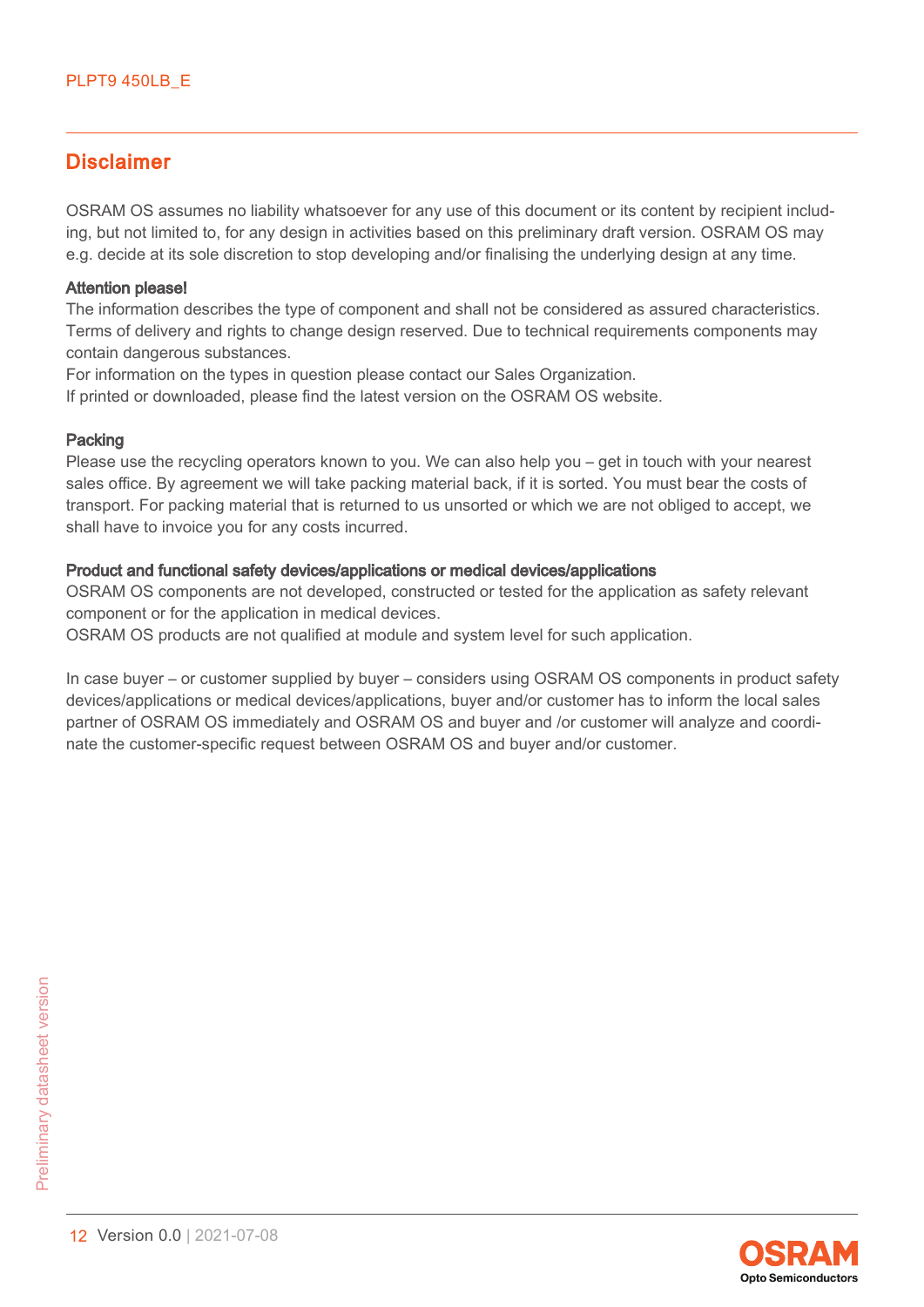#### <span id="page-12-0"></span>**Glossary**

- <sup>1)</sup> Operating/Forward current: IF is measured with an internal reproducibility of  $\pm 7$  % (acc. to GUM with a coverage factor of  $k = 3$ ).
- <sup>2)</sup> Wavelength: The wavelengths are measured with a tolerance of  $±1$  nm.
- <sup>3)</sup> Operating/Forward voltage: VF is measured with an internal reproducibility of ±0.05 V (acc. to GUM with a coverage factor of  $k = 3$ ).
- 4) Forward Voltage: The forward voltages are measured with a tolerance of ±0.1 V.
- <sup>5)</sup> Typical Values: Due to the special conditions of the manufacturing processes of semiconductor devices, the typical data or calculated correlations of technical parameters can only reflect statistical figures. These do not necessarily correspond to the actual parameters of each single product, which could differ from the typical data and calculated correlations or the typical characteristic line. If requested, e.g. because of technical improvements, these typ. data will be changed without any further notice.
- <sup>6)</sup> Testing temperature:  $TA = 25^{\circ}C$  (unless otherwise specified)
- $7$  Tolerance of Measure: Unless otherwise noted in drawing, tolerances are specified with  $\pm 0.1$  and dimensions are specified in mm.

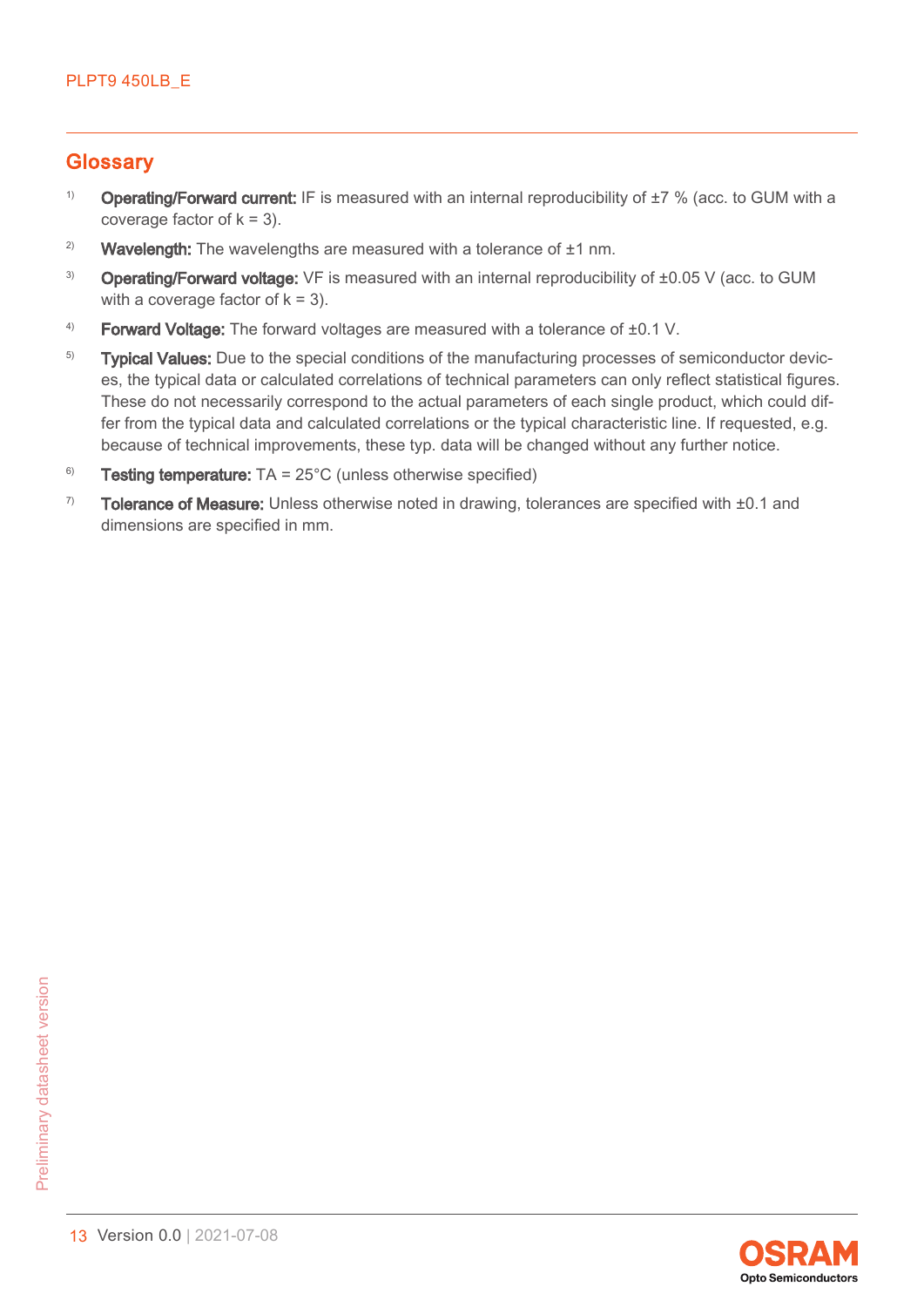| <b>Revision History</b> |            |                 |
|-------------------------|------------|-----------------|
| Version                 | Date       | Change          |
| 0.0                     | 2021-07-08 | Initial Version |